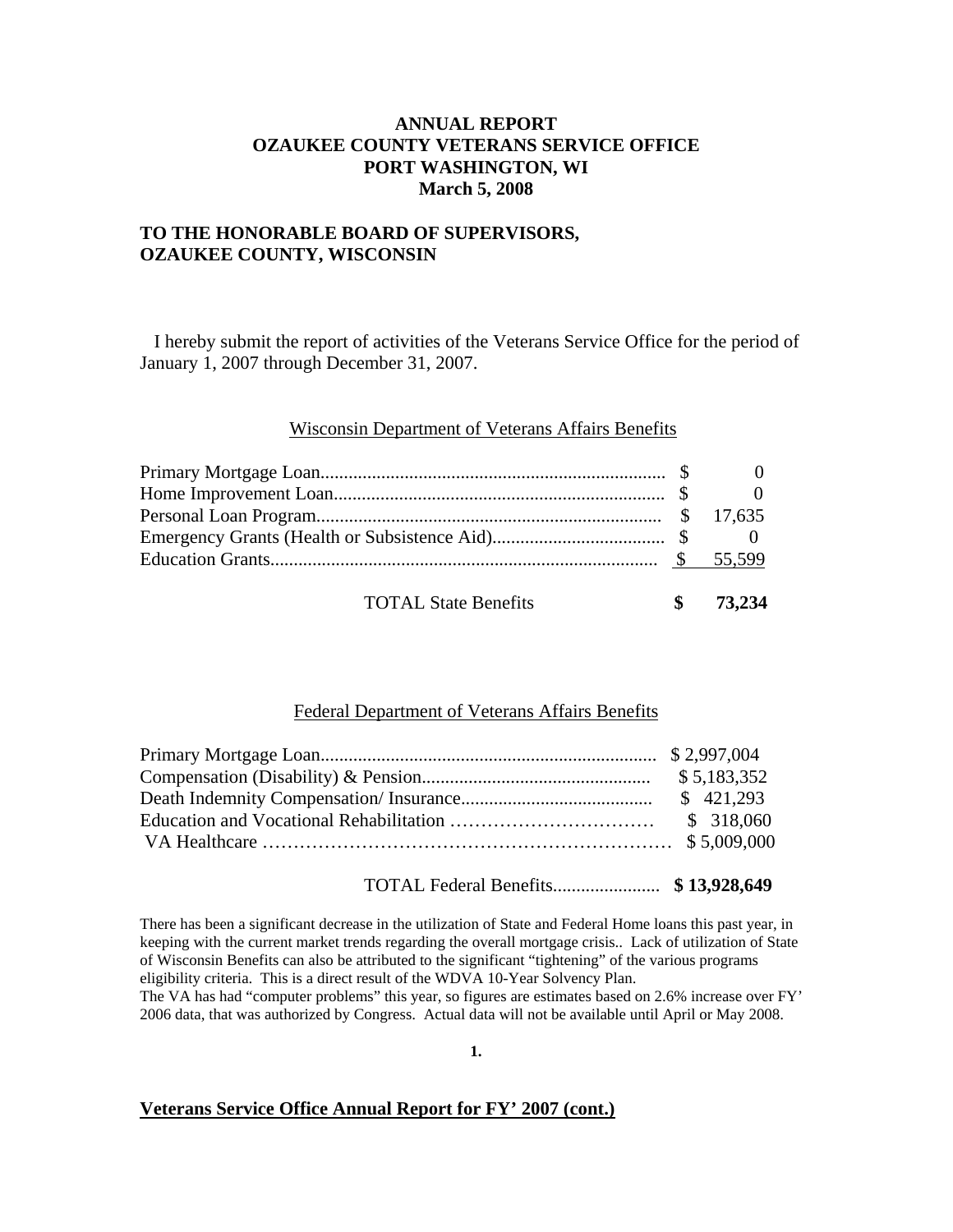Since 1998 we have seen significant changes to eligibility for VA health care, whose full impact is only now fully apparent. The federal budget for FY 2007 and FY' 2008 has included increases for the VA Healthcare System. In January of 2003, the Department of Veterans Affairs "froze" new applications for individuals who exceed their maximum income caps. This "suspension" of enrollments was continued into 2008.

 During the past year our office has provided transportation to 271 veterans for hospital appointments and day surgeries. This number has stabilized over the past year, due to loss of some of our "regular clients". The average age of a WWII veteran is now well over 80. The Korean War population has now reached the age where increased medical care is required, and the oldest of our Vietnam veterans have started to become a factor in this increased demand as well. Our newest veterans returning from conflicts overseas, are making a regular appearance in our office. We do have concerns over the proposed Federal budget for 2008, which may place restrictions on those utilizing the system, as well as the increased number of returnees from Iraq and Afghanistan

 Our office has seen approximately 800 veterans/surviving family members during the past year. We have opened 176 new files and said farewell to 96 of our county's veterans.

 The Veterans' Homes at King and at Union Grove have continued their operations, and our county's residents continue to be reluctant to make application to those facilities, due primarily to their desire to remain near their relatives, and the local community. I currently have one application pending to Union Grove.

 The coming year should provide quite a challenge on both the State and Federal levels. We are now seeing many "returnees" from the War in Iraq. This influx of new veterans will in turn be seeking to avail themselves of their benefits. The advent of the Wisconsin GI Bill has been a real boon to our State's veterans. We had some in the Legislature who tried to limit the program during the most recent budget cycle, but the Veterans' Community was able to prevail on their better judgment.

 The Veterans Trust Fund at the State level has not been in the best of financial health, and all of the veterans groups have been asked to "prioritize" the benefits that need to be continued. This process was undertaken by the State Legislature, in what has been dubbed "*The 10-Year Solvency Plan"***.** The financial picture for the Trust Fund has shown some improvement, and the CVSO community will be lobbying to restore those benefits that were either eliminated or severely restricted because of the previous cashflow issues. Some in-roads were made during the past year on the Legislative level, but a great deal more needs to be done to restore programs restricted by the Solvency Plan.

### **Veterans Service Office Annual Report for FY' 2007 (cont.)**